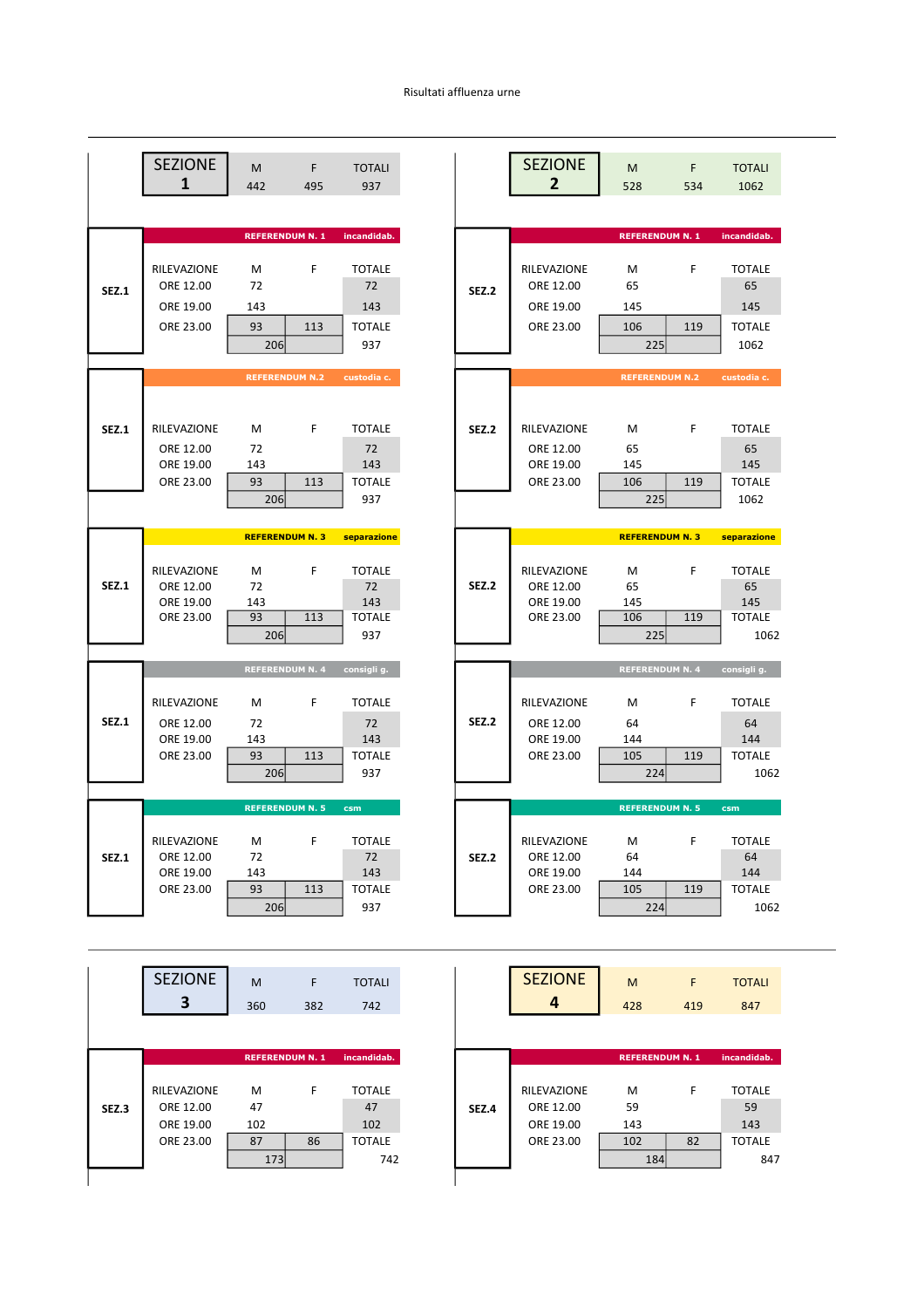|       |                                                    | <b>REFERENDUM N.2</b>              | custodia c.                                                    |       |                                                    | <b>REFERENDUM N.2</b>        |         | custodia c.                                        |
|-------|----------------------------------------------------|------------------------------------|----------------------------------------------------------------|-------|----------------------------------------------------|------------------------------|---------|----------------------------------------------------|
| SEZ.3 | RILEVAZIONE<br>ORE 12.00<br>ORE 19.00<br>ORE 23.00 | M<br>47<br>102<br>86<br>171        | F<br><b>TOTALE</b><br>47<br>102<br>85<br><b>TOTALE</b><br>742  | SEZ.4 | RILEVAZIONE<br>ORE 12.00<br>ORE 19.00<br>ORE 23.00 | M<br>59<br>143<br>102<br>184 | F<br>82 | <b>TOTALE</b><br>59<br>143<br><b>TOTALE</b><br>847 |
|       |                                                    | <b>REFERENDUM N. 3</b>             | separazione                                                    |       |                                                    | <b>REFERENDUM N. 3</b>       |         | separazione                                        |
| SEZ.3 | RILEVAZIONE<br>ORE 12.00<br>ORE 19.00<br>ORE 23.00 | M<br>47<br>102<br>86<br>170        | F.<br><b>TOTALE</b><br>47<br>102<br><b>TOTALE</b><br>84<br>742 | SEZ.4 | RILEVAZIONE<br>ORE 12.00<br>ORE 19.00<br>ORE 23.00 | M<br>59<br>143<br>102<br>184 | F<br>82 | <b>TOTALE</b><br>59<br>143<br><b>TOTALE</b><br>847 |
|       |                                                    | <b>REFERENDUM N. 4</b>             | consigli g.                                                    |       |                                                    | <b>REFERENDUM N. 4</b>       |         | consigli g.                                        |
| SEZ.3 | RILEVAZIONE<br>ORE 12.00<br>ORE 19.00<br>ORE 23.00 | M<br>47<br>102<br>86<br><b>170</b> | F.<br><b>TOTALE</b><br>47<br>102<br><b>TOTALE</b><br>84<br>742 | SEZ.4 | RILEVAZIONE<br>ORE 12.00<br>ORE 19.00<br>ORE 23.00 | M<br>59<br>143<br>102<br>184 | F<br>82 | <b>TOTALE</b><br>59<br>143<br><b>TOTALE</b><br>847 |
|       |                                                    |                                    |                                                                |       |                                                    |                              |         |                                                    |
|       |                                                    | <b>REFERENDUM N. 5</b>             | csm                                                            |       |                                                    | <b>REFERENDUM N. 5</b>       |         | csm                                                |
| SEZ.3 | RILEVAZIONE<br>ORE 12.00<br>ORE 19.00<br>ORE 23.00 | M<br>47<br>102<br>86<br>170        | F.<br><b>TOTALE</b><br>47<br>102<br>84<br><b>TOTALE</b><br>742 | SEZ.4 | RILEVAZIONE<br>ORE 12.00<br>ORE 19.00<br>ORE 23.00 | M<br>59<br>143<br>102<br>184 | F<br>82 | <b>TOTALE</b><br>59<br>143<br><b>TOTALE</b><br>847 |

|                    | <b>REFERENDUM N.2</b>  |    | custodia c.   |              |             | <b>REFERENDUM N.2</b>  |    | custodia c.   |
|--------------------|------------------------|----|---------------|--------------|-------------|------------------------|----|---------------|
|                    |                        |    |               |              |             |                        |    |               |
| <b>RILEVAZIONE</b> | M                      | F  | <b>TOTALE</b> | <b>SEZ.4</b> | RILEVAZIONE | M                      | F  | <b>TOTALE</b> |
| ORE 12.00          | 47                     |    | 47            |              | ORE 12.00   | 59                     |    | 59            |
| ORE 19.00          | 102                    |    | 102           |              | ORE 19.00   | 143                    |    | 143           |
| ORE 23.00          | 86                     | 85 | <b>TOTALE</b> |              | ORE 23.00   | 102                    | 82 | <b>TOTALE</b> |
|                    | 171                    |    | 742           |              |             | 184                    |    | 847           |
|                    |                        |    |               |              |             |                        |    |               |
|                    | <b>REFERENDUM N. 3</b> |    | separazione   |              |             | <b>REFERENDUM N. 3</b> |    | separazione   |
|                    |                        |    |               |              |             |                        |    |               |
| RILEVAZIONE        | M                      | F  | <b>TOTALE</b> |              | RILEVAZIONE | M                      | F  | <b>TOTALE</b> |
| ORE 12.00          | 47                     |    | 47            | SEZ.4        | ORE 12.00   | 59                     |    | 59            |
| ORE 19.00          | 102                    |    | 102           |              | ORE 19.00   | 143                    |    | 143           |
| ORE 23.00          | 86                     | 84 | <b>TOTALE</b> |              | ORE 23.00   | 102                    | 82 | <b>TOTALE</b> |
|                    | 170                    |    | 742           |              |             | 184                    |    | 847           |
|                    | <b>REFERENDUM N. 4</b> |    | consigli g.   |              |             | <b>REFERENDUM N. 4</b> |    | consigli q.   |
|                    |                        |    |               |              |             |                        |    |               |
| <b>RILEVAZIONE</b> | M                      | F  | <b>TOTALE</b> |              | RILEVAZIONE | M                      | F  | <b>TOTALE</b> |
| ORE 12.00          | 47                     |    | 47            | SEZ.4        | ORE 12.00   | 59                     |    | 59            |
| ORE 19.00          | 102                    |    | 102           |              | ORE 19.00   | 143                    |    | 143           |
| ORE 23.00          | 86                     | 84 | <b>TOTALE</b> |              | ORE 23.00   | 102                    | 82 | <b>TOTALE</b> |
|                    | 170                    |    | 742           |              |             | 184                    |    | 847           |
|                    |                        |    |               |              |             |                        |    |               |
|                    | <b>REFERENDUM N. 5</b> |    | csm           |              |             | <b>REFERENDUM N. 5</b> |    | csm           |
|                    |                        |    |               |              |             |                        |    |               |
| RILEVAZIONE        | M                      | F  | <b>TOTALE</b> |              | RILEVAZIONE | м                      | F  | <b>TOTALE</b> |
| ORE 12.00          | 47                     |    | 47            | <b>SEZ.4</b> | ORE 12.00   | 59                     |    | 59            |
| ORE 19.00          | 102                    |    | 102           |              | ORE 19.00   | 143                    |    | 143           |
| ORE 23.00          | 86<br>امحي             | 84 | <b>TOTALE</b> |              | ORE 23.00   | 102                    | 82 | <b>TOTALE</b> |
|                    |                        |    | 712           |              |             | 101                    |    | 0.47          |

| <b>IONE</b> | M   |     | TOTALI | <b>IONE</b> | M   |     | )TALI |
|-------------|-----|-----|--------|-------------|-----|-----|-------|
| 5           | 280 | 286 | 566    |             | 335 | ے ے | 657   |

|                    | <b>REFERENDUM N. 1</b> |    | incandidab.   |              |             | <b>REFERENDUM N. 1</b> |    | incandidab.   |
|--------------------|------------------------|----|---------------|--------------|-------------|------------------------|----|---------------|
|                    |                        |    |               |              |             |                        |    |               |
| <b>RILEVAZIONE</b> | M                      | F  | <b>TOTALE</b> |              | RILEVAZIONE | M                      | F  | <b>TOTALE</b> |
| ORE 12.00          | 45                     |    | 45            | <b>SEZ.6</b> | ORE 12.00   | 43                     |    | 43            |
| ORE 19.00          | 121                    |    | 121           |              | ORE 19.00   | 98                     |    | 98            |
| ORE 23.00          | 72                     | 77 | <b>TOTALE</b> |              | ORE 23.00   | 84                     | 68 | <b>TOTALE</b> |
|                    | <b>149</b>             |    | 566           |              |             | 152                    |    | 657           |
|                    |                        |    |               |              |             |                        |    |               |
|                    | <b>REFERENDUM N.2</b>  |    | custodia c.   |              |             | <b>REFERENDUM N.2</b>  |    | custodia c.   |
|                    |                        |    |               |              |             |                        |    |               |
|                    |                        |    |               |              |             |                        |    |               |
| <b>RILEVAZIONE</b> | M                      | F  | <b>TOTALE</b> | <b>SEZ.6</b> | RILEVAZIONE | M                      | F  | <b>TOTALE</b> |
| ORE 12.00          | 45                     |    | 45            |              | ORE 12.00   | 43                     |    | 43            |
| ORE 19.00          | 121                    |    | 121           |              | ORE 19.00   | 98                     |    | 98            |
| ORE 23.00          | 72                     | 77 | <b>TOTALE</b> |              | ORE 23.00   | 84                     | 68 | <b>TOTALE</b> |
|                    | <b>149</b>             |    | 566           |              |             | 152                    |    | 657           |
|                    |                        |    |               |              |             |                        |    |               |
|                    | <b>REFERENDUM N. 3</b> |    | separazione   |              |             | <b>REFERENDUM N. 3</b> |    | separazione   |
|                    |                        |    |               |              |             |                        |    |               |
| <b>RILEVAZIONE</b> | M                      | F  | <b>TOTALE</b> |              | RILEVAZIONE | M                      | F  | <b>TOTALE</b> |
| ORE 12.00          | 45                     |    | 45            | <b>SEZ.6</b> | ORE 12.00   | 43                     |    | 43            |
| ORE 19.00          | 121                    |    | 121           |              | ORE 19.00   | 98                     |    | 98            |
| ORE 23.00          | 72                     | 77 | <b>TOTALE</b> |              | ORE 23.00   | 84                     | 68 | <b>TOTALE</b> |
|                    | <b>149</b>             |    | 566           |              |             | 152                    |    | 657           |

|              | <b>SEZIONE</b>                        | M                      | F.                    | <b>TOTALI</b>              |
|--------------|---------------------------------------|------------------------|-----------------------|----------------------------|
|              | 5                                     | 280                    | 286                   | 566                        |
|              |                                       |                        |                       |                            |
|              |                                       | <b>REFERENDUM N. 1</b> |                       | incandidab.                |
|              |                                       |                        |                       |                            |
|              | RILEVAZIONE                           | M                      | F                     | <b>TOTALE</b>              |
| <b>SEZ.5</b> | ORE 12.00                             | 45                     |                       | 45                         |
|              | ORE 19.00                             | 121                    |                       | 121                        |
|              | ORE 23.00                             | 72                     | 77                    | <b>TOTALE</b>              |
|              |                                       | 149                    |                       | 566                        |
|              |                                       |                        |                       |                            |
|              |                                       |                        | <b>REFERENDUM N.2</b> | custodia c.                |
| <b>SEZ.5</b> | RILEVAZIONE<br>ORE 12.00              | M<br>45                | F                     | <b>TOTALE</b><br>45        |
|              | ORE 19.00                             | 121                    |                       | 121                        |
|              | ORE 23.00                             | 72                     | 77                    | <b>TOTALE</b>              |
|              |                                       | 149                    |                       | 566                        |
|              |                                       | <b>REFERENDUM N.3</b>  |                       | separazione                |
| <b>SEZ.5</b> | RILEVAZIONE<br>ORE 12.00<br>ORE 19.00 | M<br>45<br>121         | F                     | <b>TOTALE</b><br>45<br>121 |
|              | ORE 23.00                             | 72                     | 77                    | <b>TOTALE</b>              |
|              |                                       | 149                    |                       | 566                        |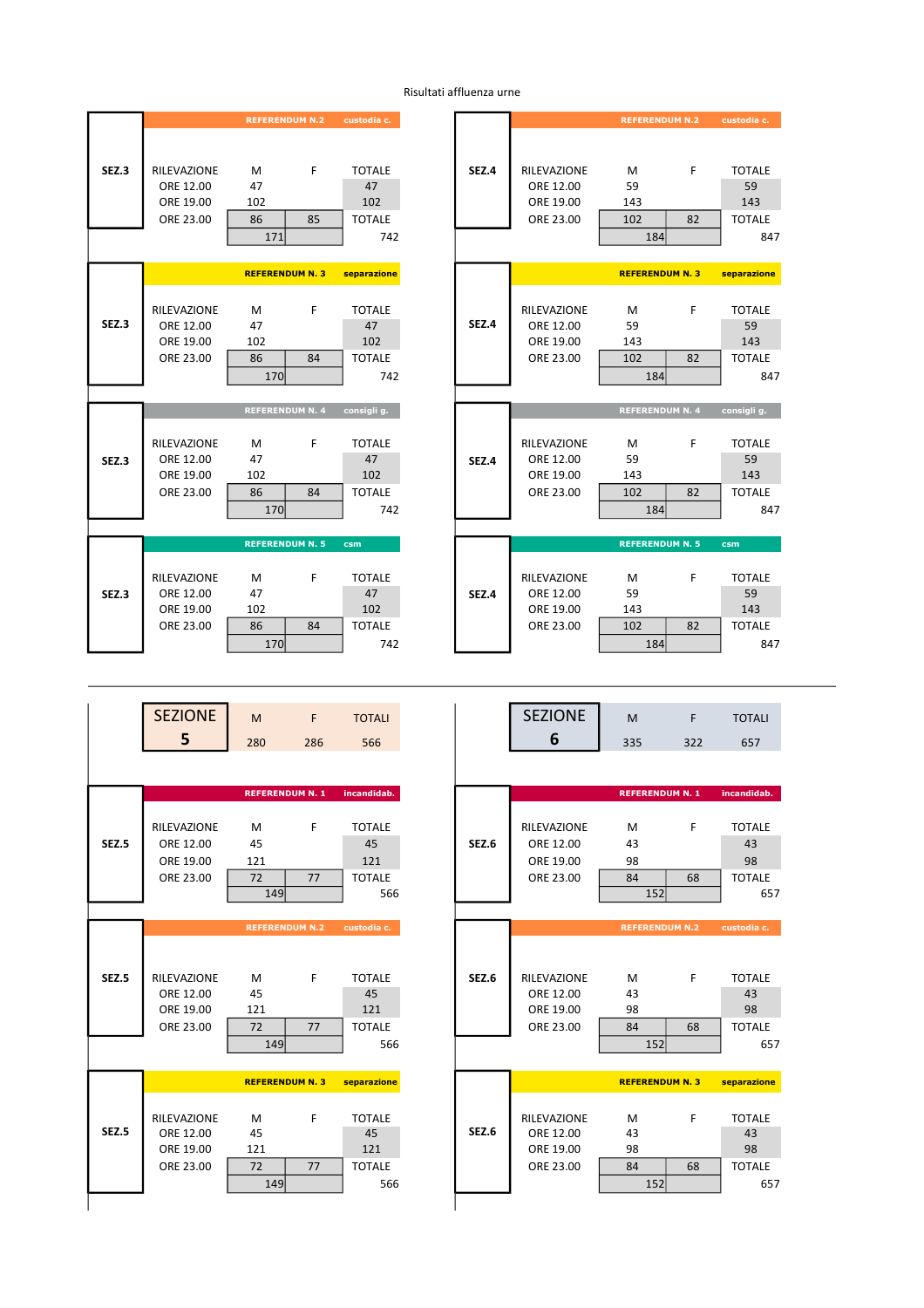## Risultati affluenza urne

|       |                    | <b>REFERENDUM N. 4</b> |    | consigli g.     |
|-------|--------------------|------------------------|----|-----------------|
|       | <b>RILEVAZIONE</b> | м                      | F  | <b>TOTALE</b>   |
| SEZ.5 | ORE 12.00          | 45                     |    | 45              |
|       | ORE 19.00          | 121                    |    | 121             |
|       | ORE 23.00          | 72                     | 77 | <b>TOTALE</b>   |
|       |                    | 149                    |    | 566             |
|       |                    |                        |    |                 |
|       |                    | <b>REFERENDUM N. 5</b> |    | c <sub>sm</sub> |
|       |                    |                        |    |                 |
|       |                    |                        |    |                 |
|       | RILEVAZIONE        | м                      | F  | <b>TOTALE</b>   |
| SEZ.5 | ORE 12.00          | 45                     |    | 45              |
|       | ORE 19.00          | 121                    |    | 121             |
|       | ORE 23.00          | 72                     | 77 | <b>TOTALE</b>   |

|                                                    |                      | <b>REFERENDUM N. 4</b> | consigli g.                                 |              |                                                           | <b>REFERENDUM N. 4</b> |         | consigli g.                                |
|----------------------------------------------------|----------------------|------------------------|---------------------------------------------|--------------|-----------------------------------------------------------|------------------------|---------|--------------------------------------------|
| RILEVAZIONE<br>ORE 12.00<br>ORE 19.00<br>ORE 23.00 | м<br>45<br>121<br>72 | F<br>77                | <b>TOTALE</b><br>45<br>121<br><b>TOTALE</b> | <b>SEZ.6</b> | <b>RILEVAZIONE</b><br>ORE 12.00<br>ORE 19.00<br>ORE 23.00 | M<br>43<br>98<br>84    | F<br>68 | <b>TOTALE</b><br>43<br>98<br><b>TOTALE</b> |
|                                                    | <b>149</b>           |                        | 566                                         |              |                                                           | 152                    |         | 657                                        |
|                                                    |                      |                        |                                             |              |                                                           |                        |         |                                            |
|                                                    |                      | <b>REFERENDUM N. 5</b> | csm                                         |              |                                                           | <b>REFERENDUM N. 5</b> |         | csm                                        |
| <b>RILEVAZIONE</b><br>ORE 12.00<br>ORE 19.00       | M<br>45<br>121       | F                      | <b>TOTALE</b><br>45<br>121                  | <b>SEZ.6</b> | <b>RILEVAZIONE</b><br>ORE 12.00<br>ORE 19.00              | M<br>43<br>98          | F       | <b>TOTALE</b><br>43<br>98                  |
| ORE 23.00                                          | 72                   | 77                     | <b>TOTALE</b>                               |              | ORE 23.00                                                 | 84                     | 68      | <b>TOTALE</b>                              |
|                                                    | 149                  |                        | 566                                         |              |                                                           | 152                    |         | 657                                        |

|              | <b>SEZIONE</b> | M                      | F.                     | <b>TOTALI</b> |
|--------------|----------------|------------------------|------------------------|---------------|
|              | 7              | 423                    | 441                    | 864           |
|              |                |                        |                        |               |
|              |                |                        | <b>REFERENDUM N. 1</b> | incandidab.   |
|              |                |                        |                        |               |
|              | RILEVAZIONE    | M                      | F                      | <b>TOTALE</b> |
| <b>SEZ.7</b> | ORE 12.00      | 50                     |                        | 50            |
|              | ORE 19.00      | 108                    |                        | 108           |
|              | ORE 23.00      | 88                     | 89                     | <b>TOTALE</b> |
|              |                | 177                    |                        | 864           |
|              |                |                        |                        |               |
|              |                |                        | <b>REFERENDUM N.2</b>  | custodia c.   |
|              |                |                        |                        |               |
| <b>SEZ.7</b> | RILEVAZIONE    | M                      | F                      | <b>TOTALE</b> |
|              | ORE 12.00      | 50                     |                        | 50            |
|              | ORE 19.00      | 108                    |                        | 108           |
|              | ORE 23.00      | 88                     | 89                     | <b>TOTALE</b> |
|              |                | 177                    |                        | 864           |
|              |                |                        |                        |               |
|              |                | <b>REFERENDUM N. 3</b> |                        | separazione   |
|              |                |                        |                        |               |
|              | RILEVAZIONE    | М                      | F                      | <b>TOTALE</b> |
| <b>SEZ.7</b> | ORE 12.00      | 50                     |                        | 50            |
|              | ORE 19.00      | 108                    |                        | 108           |
|              | ORE 23.00      | 88                     | 89                     | <b>TOTALE</b> |
|              |                | 177                    |                        | 864           |
|              |                |                        |                        |               |
|              |                |                        | <b>REFERENDUM N. 4</b> | consigli g.   |
|              | RILEVAZIONE    | M                      | F                      | <b>TOTALE</b> |
| <b>SEZ.7</b> | ORE 12.00      | 50                     |                        | 50            |
|              | ORE 19.00      | 108                    |                        | 108           |
|              | ORE 23.00      | 88                     | 89                     | <b>TOTALE</b> |
|              |                | 177                    |                        | 864           |
|              |                |                        |                        |               |
|              |                | <b>REFERENDUM N. 5</b> |                        | csm           |
|              | RILEVAZIONE    | м                      | F                      | <b>TOTALE</b> |
| <b>SEZ.7</b> | ORE 12.00      | 50                     |                        | 50            |
|              |                |                        |                        |               |
|              | ORE 19.00      | 108                    |                        | 108           |
|              | ORE 23.00      | 88                     | 89                     | <b>TOTALE</b> |

| <b>SEZIONE</b>         | M                      | F   | <b>TOTALI</b>        |              | <b>SEZIONE</b>         | M                      | F   | <b>TOTALI</b>        |
|------------------------|------------------------|-----|----------------------|--------------|------------------------|------------------------|-----|----------------------|
| 7                      | 423                    | 441 | 864                  |              | 8                      | 478                    | 477 | 955                  |
|                        |                        |     |                      |              |                        |                        |     |                      |
|                        | <b>REFERENDUM N. 1</b> |     | incandidab.          |              |                        | <b>REFERENDUM N. 1</b> |     | incandidab.          |
|                        |                        |     |                      |              |                        |                        |     |                      |
| RILEVAZIONE            | M                      | F   | <b>TOTALE</b>        |              | RILEVAZIONE            | M                      | F   | <b>TOTALE</b>        |
| ORE 12.00              | 50                     |     | 50                   | <b>SEZ.8</b> | ORE 12.00              | 70                     |     | 70                   |
| ORE 19.00              | 108                    |     | 108                  |              | ORE 19.00              | 150                    |     | 150                  |
| ORE 23.00              | 88                     | 89  | <b>TOTALE</b>        |              | ORE 23.00              | 114                    | 113 | <b>TOTALE</b>        |
|                        | 177                    |     | 864                  |              |                        | 227                    |     | 955                  |
|                        |                        |     |                      |              |                        |                        |     |                      |
|                        | <b>REFERENDUM N.2</b>  |     | custodia c.          |              |                        | <b>REFERENDUM N.2</b>  |     | custodia c.          |
|                        |                        |     |                      |              |                        |                        |     |                      |
| RILEVAZIONE            | м                      | F   | <b>TOTALE</b>        | <b>SEZ.8</b> | RILEVAZIONE            | M                      | F   | <b>TOTALE</b>        |
| ORE 12.00              | 50                     |     | 50                   |              | ORE 12.00              | 70                     |     | 70                   |
| ORE 19.00              | 108                    |     | 108                  |              | ORE 19.00              | 150                    |     | 150                  |
| ORE 23.00              | 88                     | 89  | <b>TOTALE</b>        |              | ORE 23.00              | 114                    | 113 | <b>TOTALE</b>        |
|                        | 177                    |     | 864                  |              |                        | 227                    |     | 955                  |
|                        |                        |     |                      |              |                        |                        |     |                      |
|                        | <b>REFERENDUM N. 3</b> |     | separazione          |              |                        | <b>REFERENDUM N. 3</b> |     | separazione          |
|                        |                        |     |                      |              |                        |                        |     |                      |
| RILEVAZIONE            | M                      | F   | <b>TOTALE</b>        |              | RILEVAZIONE            | M                      | F   | <b>TOTALE</b>        |
| ORE 12.00              | 50                     |     | 50                   | SEZ.8        | ORE 12.00              | 70                     |     | 70                   |
| ORE 19.00<br>ORE 23.00 | 108<br>88              | 89  | 108<br><b>TOTALE</b> |              | ORE 19.00<br>ORE 23.00 | 150<br>114             | 113 | 150<br><b>TOTALE</b> |
|                        | 177                    |     | 864                  |              |                        | 227                    |     | 955                  |
|                        |                        |     |                      |              |                        |                        |     |                      |
|                        | <b>REFERENDUM N. 4</b> |     | consigli g.          |              |                        | <b>REFERENDUM N. 4</b> |     | consigli g.          |
|                        |                        |     |                      |              |                        |                        |     |                      |
| RILEVAZIONE            | M                      | F   | <b>TOTALE</b>        |              | RILEVAZIONE            | M                      | F   | <b>TOTALE</b>        |
| ORE 12.00<br>ORE 19.00 | 50<br>108              |     | 50<br>108            | <b>SEZ.8</b> | ORE 12.00<br>ORE 19.00 | 70<br>150              |     | 70<br>150            |
| ORE 23.00              | 88                     | 89  | <b>TOTALE</b>        |              | ORE 23.00              | 113                    | 112 | <b>TOTALE</b>        |
|                        | 177                    |     | 864                  |              |                        | 225                    |     | 955                  |
|                        |                        |     |                      |              |                        |                        |     |                      |
|                        | <b>REFERENDUM N. 5</b> |     | csm                  |              |                        | <b>REFERENDUM N. 5</b> |     | csm                  |
|                        |                        |     |                      |              |                        |                        |     |                      |
| RILEVAZIONE            | M                      | F   | <b>TOTALE</b>        |              | RILEVAZIONE            | M<br>70                | F   | <b>TOTALE</b>        |
| ORE 12.00<br>ORE 19.00 | 50<br>108              |     | 50<br>108            | <b>SEZ.8</b> | ORE 12.00<br>ORE 19.00 | 150                    |     | 70<br>150            |
| ORE 23.00              | 88                     | 89  | <b>TOTALE</b>        |              | ORE 23.00              | 114                    | 112 | <b>TOTALE</b>        |
|                        | 177                    |     | 864                  |              |                        | 226                    |     | 955                  |
|                        |                        |     |                      |              |                        |                        |     |                      |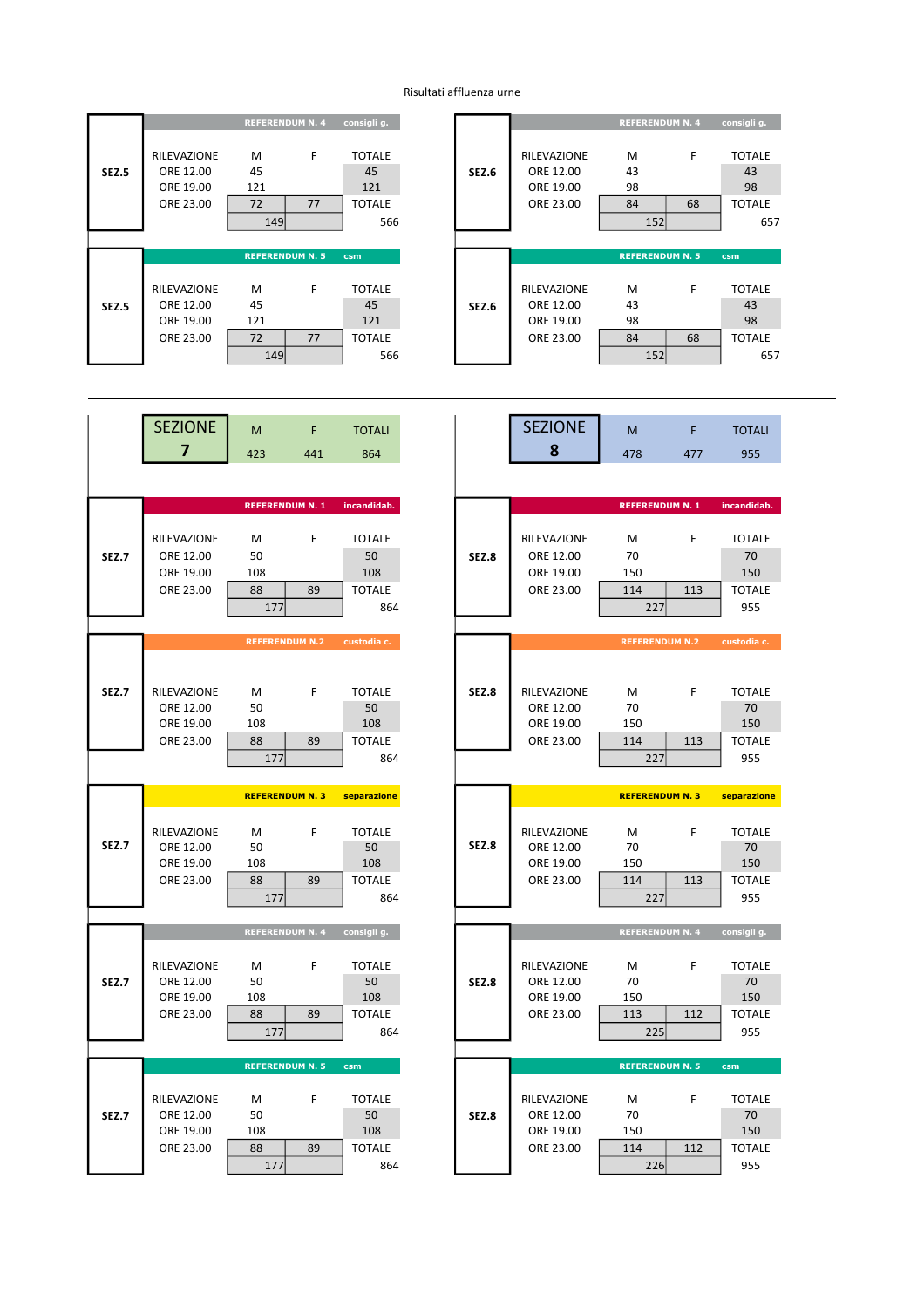## Risultati affluenza urne

| <b>SEZIONE</b>           | M                      | F   | <b>TOTALI</b>        |               | <b>SEZIONE</b>           | M                      | F   |               |
|--------------------------|------------------------|-----|----------------------|---------------|--------------------------|------------------------|-----|---------------|
| 9                        | 468                    | 495 | 963                  |               | 10                       | 450                    | 444 |               |
|                          |                        |     |                      |               |                          |                        |     |               |
|                          | <b>REFERENDUM N. 1</b> |     | incandidab.          |               |                          | <b>REFERENDUM N. 1</b> |     | incandidab.   |
| RILEVAZIONE              | M                      | F   | <b>TOTALE</b>        |               | RILEVAZIONE              | M                      | F   |               |
| ORE 12.00                | 66                     |     | 66                   | <b>SEZ.10</b> | ORE 12.00                | 75                     |     |               |
| ORE 19.00                | 149                    |     | 149                  |               | ORE 19.00                | 153                    |     |               |
| ORE 23.00                | 96                     | 111 | <b>TOTALE</b>        |               | ORE 23.00                | 105                    | 111 |               |
|                          | 207                    |     | 963                  |               |                          | 216                    |     |               |
|                          | <b>REFERENDUM N.2</b>  |     | custodia c.          |               |                          | <b>REFERENDUM N.2</b>  |     | custodia c.   |
|                          |                        |     |                      |               |                          |                        |     |               |
| RILEVAZIONE              | M                      | F   | <b>TOTALE</b>        | <b>SEZ.10</b> | RILEVAZIONE              | М                      | F   |               |
| ORE 12.00                | 66                     |     | 66                   |               | ORE 12.00                | 75                     |     |               |
| ORE 19.00                | 149                    |     | 149                  |               | ORE 19.00                | 153                    |     |               |
| ORE 23.00                | 96<br>207              | 111 | <b>TOTALE</b><br>963 |               | ORE 23.00                | 105<br>216             | 111 | <b>TOTALE</b> |
|                          |                        |     |                      |               |                          |                        |     |               |
|                          | <b>REFERENDUM N. 3</b> |     | separazione          |               |                          | <b>REFERENDUM N. 3</b> |     | separazione   |
|                          |                        |     | <b>TOTALE</b>        |               |                          |                        | F   |               |
|                          |                        | F   |                      |               |                          |                        |     |               |
| RILEVAZIONE<br>ORE 12.00 | M<br>66                |     | 66                   | <b>SEZ.10</b> | RILEVAZIONE<br>ORE 12.00 | M<br>75                |     |               |
| ORE 19.00                | 149                    |     | 149                  |               | ORE 19.00                | 153                    |     |               |
| ORE 23.00                | 96                     | 111 | <b>TOTALE</b>        |               | ORE 23.00                | 105                    | 111 |               |
|                          | 207                    |     | 963                  |               |                          | 216                    |     |               |
|                          | <b>REFERENDUM N. 4</b> |     | consigli g.          |               |                          | <b>REFERENDUM N. 4</b> |     |               |
| RILEVAZIONE              | M                      | F   | <b>TOTALE</b>        |               | RILEVAZIONE              | M                      | F   | consigli g.   |
| ORE 12.00                | 66                     |     | 66                   | <b>SEZ.10</b> | ORE 12.00                | 75                     |     |               |
| ORE 19.00                | 149                    |     | 149                  |               | ORE 19.00                | 153                    |     |               |
| ORE 23.00                | 96                     | 111 | <b>TOTALE</b>        |               | ORE 23.00                | 105                    | 111 |               |
|                          | 207                    |     | 963                  |               |                          | 216                    |     |               |
|                          | <b>REFERENDUM N. 5</b> |     | csm                  |               |                          | <b>REFERENDUM N. 5</b> |     |               |
| RILEVAZIONE              | M                      | F   | <b>TOTALE</b>        |               | RILEVAZIONE              | М                      | F   |               |
| ORE 12.00                | 66                     |     | 66                   | <b>SEZ.10</b> | ORE 12.00                | 75                     |     |               |
| ORE 19.00                | 149                    |     | 149                  |               | ORE 19.00                | 153                    |     |               |
| ORE 23.00                | 96<br>207              | 111 | <b>TOTALE</b><br>963 |               | ORE 23.00                | 105<br>216             | 111 | csm           |

|              | <b>SEZIONE</b>                                     | M                      | F                      | <b>TOTALI</b>                               |  |
|--------------|----------------------------------------------------|------------------------|------------------------|---------------------------------------------|--|
|              | 9                                                  | 468                    | 495                    | 963                                         |  |
|              |                                                    |                        |                        |                                             |  |
|              |                                                    | <b>REFERENDUM N. 1</b> |                        | incandidab.                                 |  |
| SEZ.9        | RILEVAZIONE<br>ORE 12.00<br>ORE 19.00<br>ORE 23.00 | Μ<br>66<br>149<br>96   | F<br>111               | <b>TOTALE</b><br>66<br>149<br><b>TOTALE</b> |  |
|              |                                                    | 207                    |                        | 963                                         |  |
|              |                                                    |                        |                        |                                             |  |
|              |                                                    | <b>REFERENDUM N.2</b>  |                        | custodia c.                                 |  |
| SEZ.9        | RILEVAZIONE<br>ORE 12.00                           | M<br>66                | F                      | <b>TOTALE</b><br>66                         |  |
|              | ORE 19.00<br>ORE 23.00                             | 149<br>96              | 111                    | 149<br><b>TOTALE</b>                        |  |
|              |                                                    | 207                    |                        | 963                                         |  |
|              |                                                    |                        |                        |                                             |  |
|              |                                                    | <b>REFERENDUM N. 3</b> |                        | separazione                                 |  |
| <b>SEZ.9</b> | RILEVAZIONE<br>ORE 12.00<br>ORE 19.00<br>ORE 23.00 | Μ<br>66<br>149<br>96   | F<br>111               | <b>TOTALE</b><br>66<br>149<br><b>TOTALE</b> |  |
|              |                                                    | 207                    |                        | 963                                         |  |
|              |                                                    |                        |                        |                                             |  |
|              |                                                    |                        | <b>REFERENDUM N. 4</b> | consigli g.                                 |  |
| SEZ.9        | RILEVAZIONE<br>ORE 12.00<br>ORE 19.00              | М<br>66<br>149         | F                      | <b>TOTALE</b><br>66<br>149                  |  |
|              | ORE 23.00                                          | 96                     |                        |                                             |  |
|              |                                                    |                        | 111                    | <b>TOTALE</b>                               |  |
|              |                                                    | 207                    |                        | 963                                         |  |
|              |                                                    |                        |                        |                                             |  |
|              |                                                    | <b>REFERENDUM N. 5</b> |                        | csm                                         |  |
| SEZ.9        | RILEVAZIONE<br>ORE 12.00<br>ORE 19.00              | Μ<br>66<br>149         | F                      | <b>TOTALE</b><br>66<br>149                  |  |

|               | <b>SEZIONE</b><br>11 | M<br>424 | F<br>463               | <b>TOTALI</b><br>887 |
|---------------|----------------------|----------|------------------------|----------------------|
|               |                      |          |                        |                      |
|               |                      |          | <b>REFERENDUM N. 1</b> | incandidab.          |
|               |                      |          |                        |                      |
|               | <b>RILEVAZIONE</b>   | м        | F                      | <b>TOTALE</b>        |
| <b>SEZ.11</b> | ORE 12.00            | 70       |                        | 70                   |
|               | ORE 19.00            | 154      |                        | 154                  |
|               | ORE 23.00            | 99       | 112                    | <b>TOTALE</b>        |
|               |                      | 211      |                        | 887                  |

| <b>SEZIONE</b><br>11   | M<br>424               | F<br>463 | <b>TOTALI</b><br>887 |               | <b>SEZIONE</b><br><b>12</b> | M<br>360               | F<br>335 |               |
|------------------------|------------------------|----------|----------------------|---------------|-----------------------------|------------------------|----------|---------------|
|                        | <b>REFERENDUM N. 1</b> |          | incandidab.          |               |                             | <b>REFERENDUM N. 1</b> |          | incandidab.   |
| RILEVAZIONE            | M                      | F        | <b>TOTALE</b>        |               | RILEVAZIONE                 | M                      | F        | <b>TOTALE</b> |
| ORE 12.00<br>ORE 19.00 | 70<br>154              |          | 70<br>154            | <b>SEZ.12</b> | ORE 12.00<br>ORE 19.00      | 46<br>114              |          |               |
| ORE 23.00              | 99<br>211              | 112      | <b>TOTALE</b><br>887 |               | ORE 23.00                   | 81<br>152              | 71       | <b>TOTALE</b> |